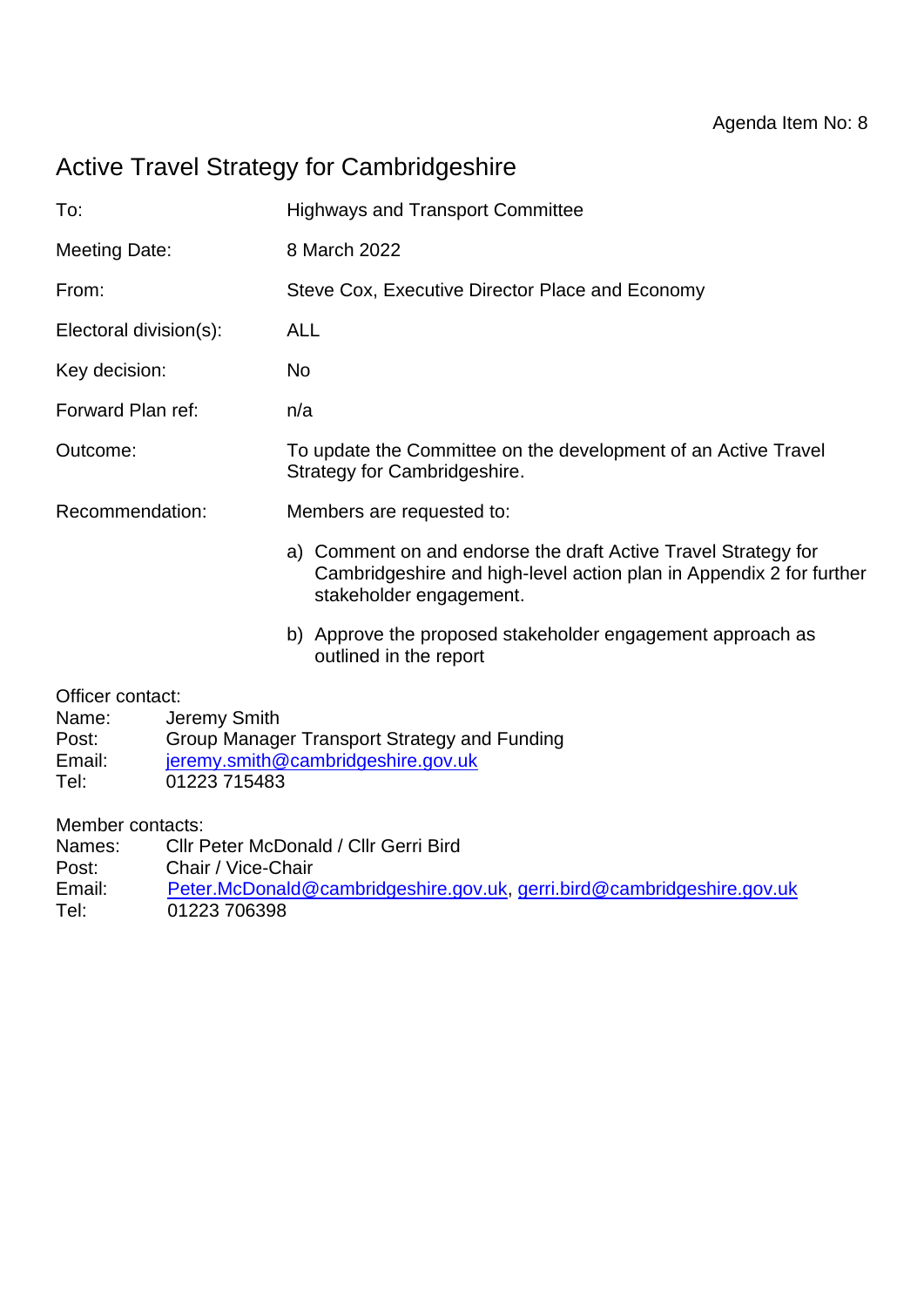# 1 Background

1.1 A previous update on the Active Travel Strategy for Cambridgeshire was presented to this committee on 7th December 2021 introducing the purpose of the strategy and the programme. As programmed, the draft strategy, see Appendix 2, is being presented to this committee for comment and to endorse for further stakeholder engagement.

## 2 Transport Strategy Development

- 2.1 Prior to 2017, the County Council produced an LTP (Local Transport Plan) in its role as Local Transport Authority. Since 2017, the responsibility for production of the LTP has passed to the Cambridgeshire and Peterborough Combined Authority (CPCA), and the Council continues to work with the CPCA to support this workstream. The CPCA are currently undergoing a refresh of the LTP, now referred to as the Local Transport and Connectivity Plan (LTCP).
- 2.2 The Council, as the Local Highway Authority, continues to produce transport strategy documents which are aligned with the emerging vision and objectives of the CPCA's emerging LTCP (as shown in Appendix 1), and reflect the Council's investment priorities and future aspirations. The Active Travel Strategy builds on the overarching policy position set by the LTCP, setting the detail on how it will be achieved, linking all relevant national and local policy and guidance in one reference document. This supports the development of and future investment in a pipeline of active travel schemes that will help deliver the vision for Cambridgeshire. The strategy will also support and complement district Local Plans.
- 2.3 The Transport Strategy team are also working on district-based transport strategies for Fenland and Huntingdonshire, which are being discussed under agenda item 9 of this meeting. The production of all strategies is being co-ordinated and will ensure that all opportunities are taken to align this work, which may include joint public engagement events and sharing of data and information.

## 3 A draft Active Travel Strategy for Cambridgeshire

- 3.1 Since the update to Committee in December 2021, the draft Active Travel Strategy for Cambridgeshire and high-level action plan have been developed with officer and key stakeholder input through the officer working group, including multiple County Council teams, GCP, district council officers and Cambridge University (Transport Advisor). The vision and objectives of the strategy are formed around four key themes for active travel, and were developed from officer and stakeholder engagement, including a number of user group focus sessions around walking, cycling, equality and diversity, and equestrian, see Appendix 3 for a list of invited user groups.
- 3.2 The themes Embrace, Enhance, Expand and Encourage encapsulate the four key areas for change needed to ensure active travel in Cambridgeshire becomes the 'go to' travel option for local journeys, and the overall vision for active travel and objectives of the strategy are achieved.
- 3.3 The policies within the strategy all work towards the vision and objectives of the strategy, structured around the 4E themes. The strategy will provide a robust evidence and policy base for our local planning authorities, Transport Assessment, Highway, and Project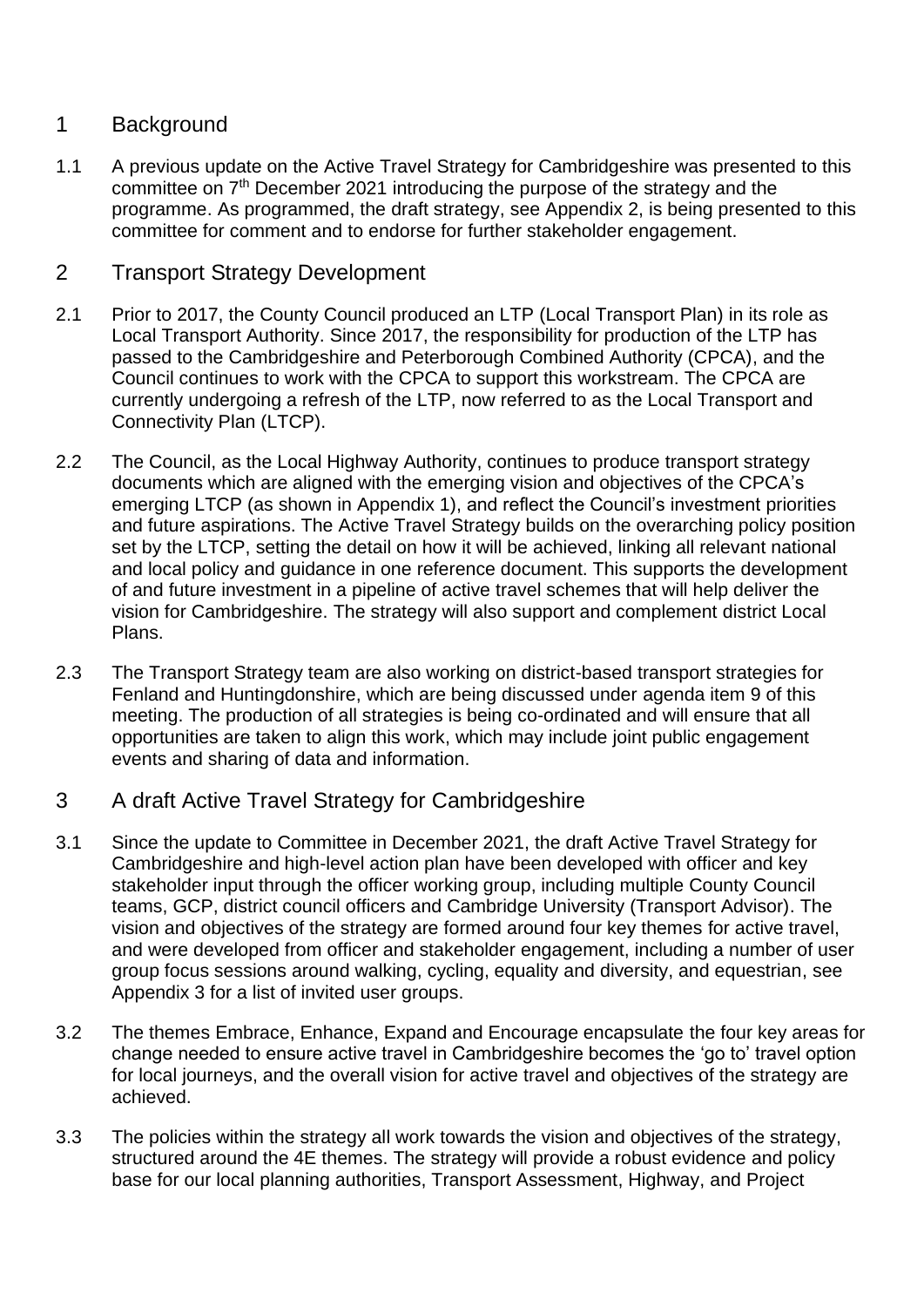Delivery teams within the County Council, and other partners to ensure active travel is prioritised and considered in all future planning decisions and transport projects. Developers will need to refer to this strategy and ensure the relevant policies are considered and adhered to through the planning process and through scheme development.

- 3.4 A high-level action plan is included that builds upon the strategy, identifying actions to be undertaken or investigated to support its implementation. This has been written to ensure improvements can be made to both existing and new active travel provision without the sole reliance on costly schemes. However, a key action within the Plan is to create a more detailed programme of active travel schemes that will be developed alongside further stakeholder engagement. Schemes will be assessed against the vision and objectives of the strategy to ensure they represent the high-level vision for a connected, quality active travel network across Cambridgeshire.
- 3.5 The action plan is not currently funded, and section 10 of the strategy 'Funding and Implementation' explains the challenges involved in the delivery of the strategy and the opportunities for funding that can be sought, this could include developer funding, CPCA funding and other bidding opportunities.
- 3.6 It should be noted that increase in modal shift to active travel modes will play a significant part in the wider health and wellbeing of Cambridgeshire residents, and the wider environmental challenges faced. Most importantly, it will be a vital role in helping to achieve net zero carbon by 2045, as agreed in the updated CCC Climate Change and Environment Strategy, and the priorities set out in the draft Joint Cambridgeshire and Peterborough Health and Wellbeing Strategy. To acknowledge the ongoing commitment of the Council to achieve these targets and the important role of improvements in active travel, the Council is recruiting an Active Travel Lead officer role within the Transport Strategy team.

#### **Future programme**

3.7 The proposed programme for completion of the strategy is set out in Table 1 and we will ensure that all opportunities are taken to align this work with the development of the two district-based transport strategies.

### **Table 1 Programme for the continued development of the Active Travel Strategy for Cambridgeshire**

| <b>Date</b>        | <b>Activity</b>                                                         |
|--------------------|-------------------------------------------------------------------------|
| Summer 2022        | Stakeholder engagement on the draft strategy and developing a list of   |
|                    | scheme proposals                                                        |
| Autumn 2022        | Analysis of engagement and proposed schemes. Development of             |
|                    | detailed Action Plan/programme of active travel schemes                 |
| Autumn/Winter 2022 | Public consultation on draft Active Travel Strategy and detailed action |
|                    | plan                                                                    |
| <b>Early 2023</b>  | Final Strategy and Action Plan to Highway & Transport Committee for     |
|                    | adoption                                                                |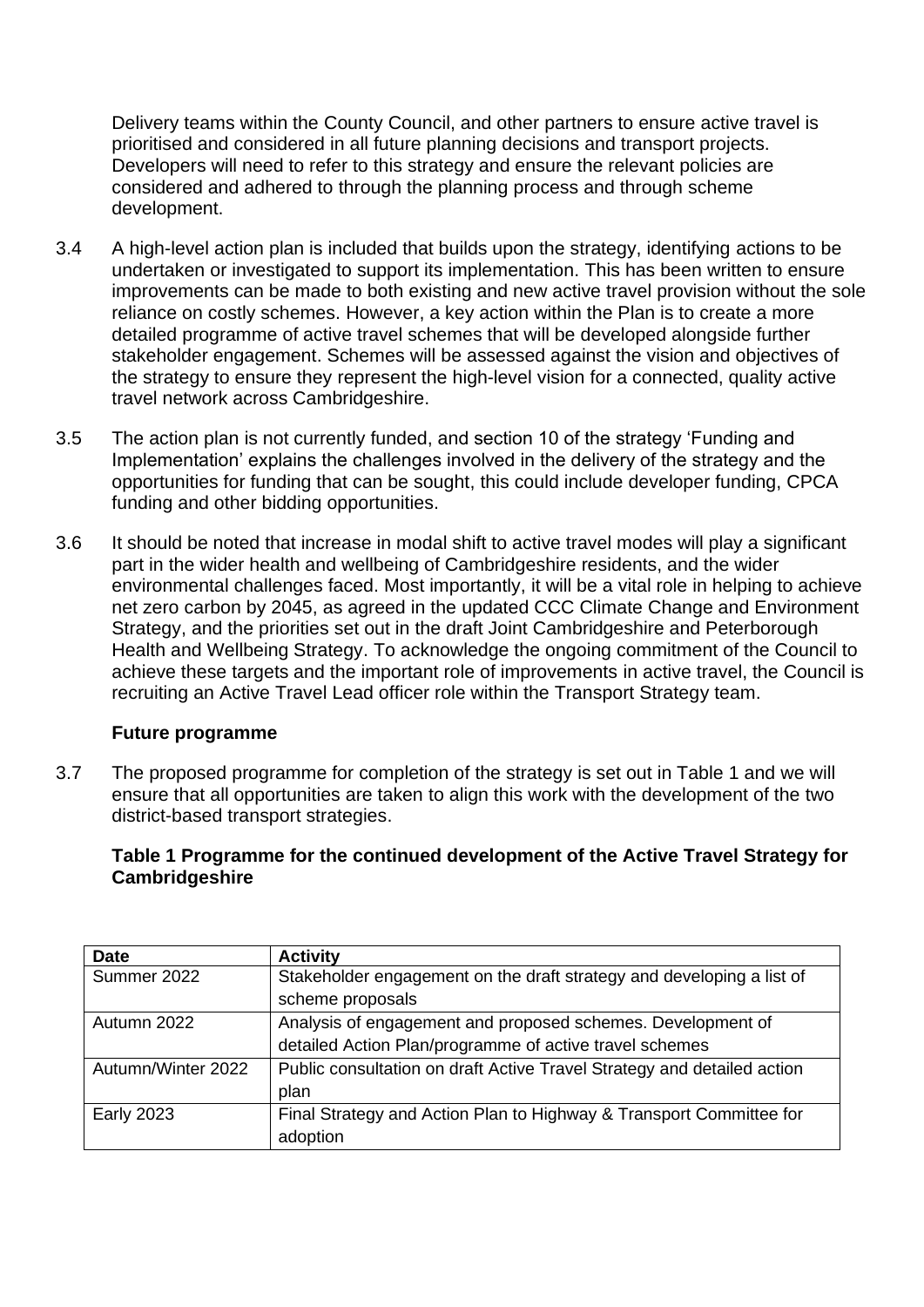### **Public and stakeholder engagement**

- 3.8 Subject to the views of H&T Committee, the next phase of work will focus on stakeholder engagement to inform the development of a detailed action plan of schemes for the strategy. The engagement activities will seek views on the draft strategy as well as a call for schemes to be considered, which will be assessed against the relevant strategy objectives and high-level vision for a connected, quality active travel network across Cambridgeshire.
- 3.9 The draft strategy and action plan will be subject to public consultation late in 2022, and final adoption is now aimed for early 2023.
- 4 Alignment with corporate priorities
- 4.1 Communities at the heart of everything we do

The following bullet points set out details of implications identified by officers:

- Transport strategy development is informed by public engagement and is guided by the objectives and priorities of the council.
- The LTP Integrated Transport Block generally delivers small or medium sized schemes that have been developed to address local issues as part of transport strategies informed by engagement with local communities and local councillors.
- 4.2 A good quality of life for everyone

The following bullet points set out details of implications identified by officers:

- Transport strategy documents typically identify policies and interventions that seek to improve accessibility and connectivity, and minimise the negative impacts of travel and transport on communities and the environment.
- 4.3 Helping our children learn, develop and live life to the full

The following bullet points set out details of implications identified by officers:

• Active travel interventions can help improve children's health and wellbeing, in particular the strategy includes safer active routes to school.

#### 4.4 Cambridgeshire: a well-connected, safe, clean, green environment

The following bullet points set out details of implications identified by officers:

- Transport strategy documents typically identify policies and interventions that seek to improve accessibility and connectivity, and minimise the negative impacts of travel and transport on communities and the environment.
- The active travel strategy focuses on creating a well-connected active travel network, that is safe for all users, and contributes to the wider decarbonisation agenda.
- 4.5 Protecting and caring for those who need us

There are no significant implications for this priority.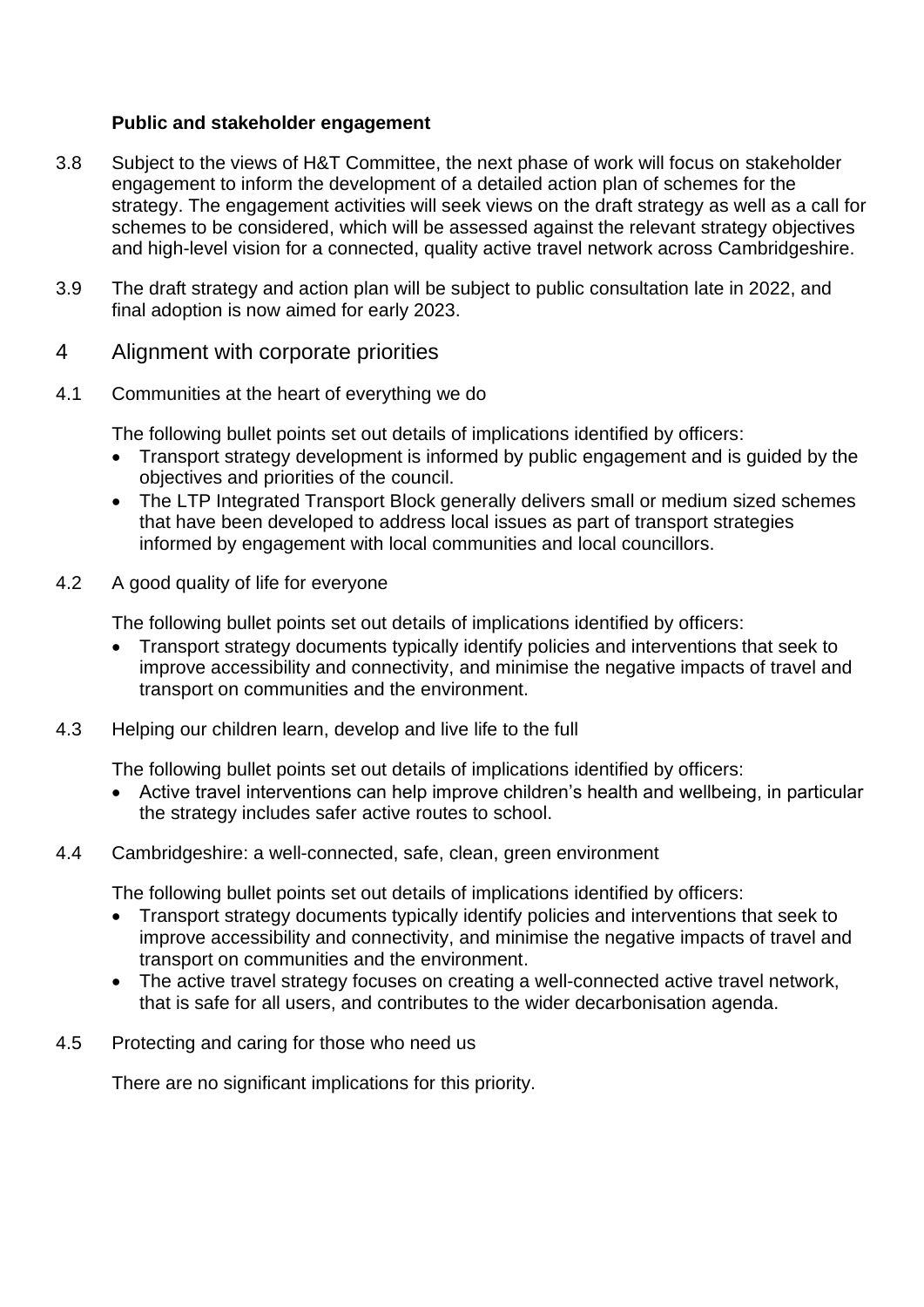### 5 Significant Implications

5.1 Resource Implications

The following bullet points sets out details of significant implications identified by officers:

- Funding for the development of the active travel strategy will come from the Integrated Transport Block Strategy Development budget.
- 5.2 Procurement / Contractual / Council Contract Procedure Rules Implications

There are no significant implications for this priority.

5.3 Statutory, Legal and Risk Implications

There are no significant implications for this priority.

5.4 Equality and Diversity Implications

The following bullet point sets out details of significant implications identified by officers:

- An Equality Impact Assessment has been undertaken and is appended to this paper.
- 5.5 Engagement and Communications Implications

The following bullet point sets out details of significant implications identified by officers:

- The transport strategy work will involve stakeholder engagement and public consultation in line with the programme set out in the paper. This process is essential to the development of the strategy and action plan of schemes.
- The high-level action plan will require further communications input which will be considered on an action-by-action basis.
- 5.6 Localism and Local Member Involvement

The following bullet point sets out details of significant implications identified by officers:

- During the next phase of engagement, County, District, Town or Parish Councillors will be offered the opportunity to feed into the detailed action plan as key stakeholders and through wider consultation on the draft strategy.
- 5.7 Public Health Implications

The following bullet point sets out details of significant implications identified by officers:

- Public health is identified as being at the core of the vision set out by the CPCA for their refreshed Local Transport and Connectivity Plan, as detailed in Appendix 2.
- "*Health: improved health and wellbeing enabled through better connectivity, greater access to healthier journeys and lifestyles and delivering stronger, fairer and more resilient communities*" is one of the six objectives of the refresh of the CPCA's Local Transport Plan, which are aligned with the objectives of the Council's transport strategies.
- Active travel contributes directly to public health issues through levels of activity/inactivity, air pollution and subsequent health implications. The strategy will positively contribute to encouraging Cambridgeshire residents to be more active, and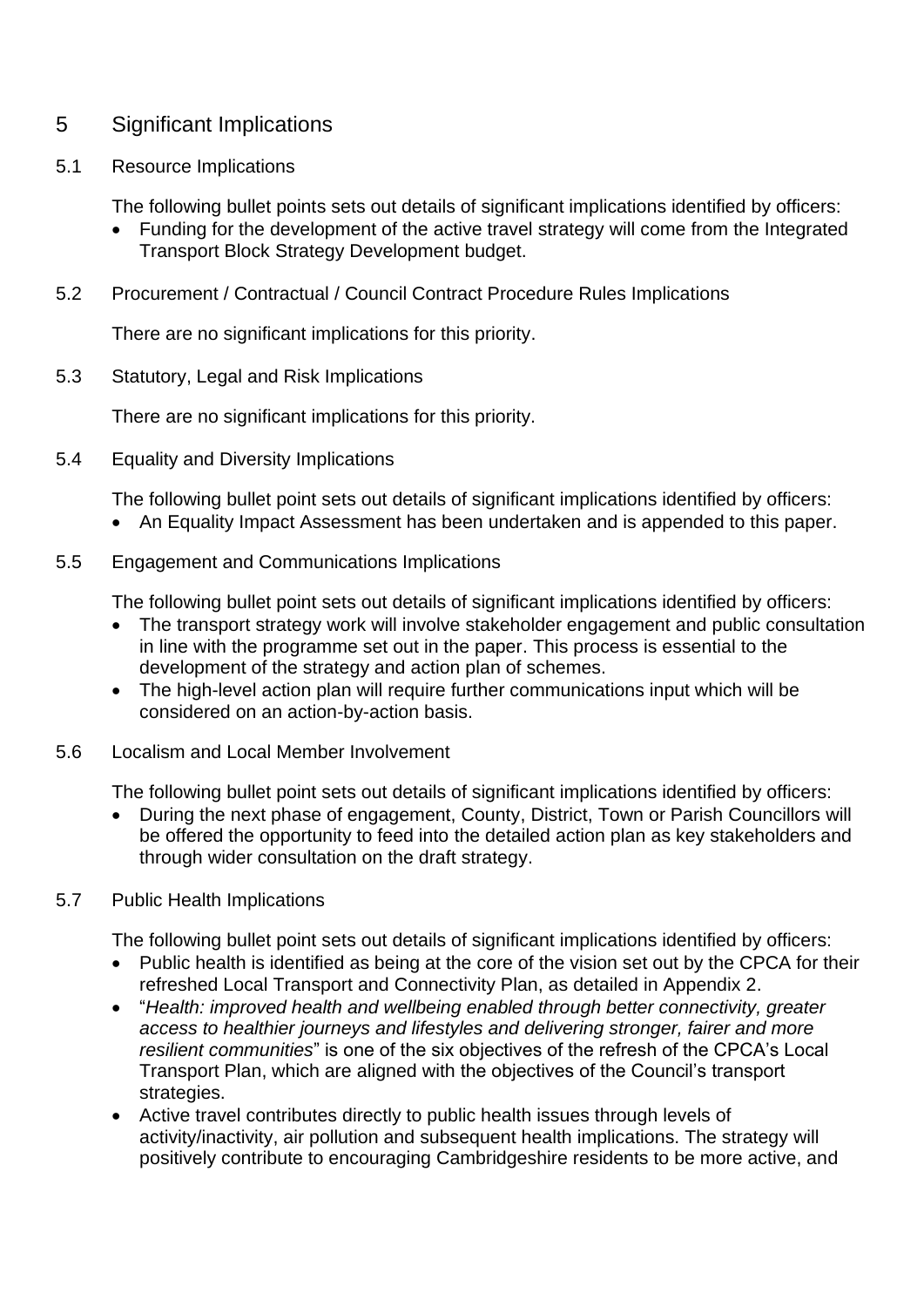through mode shift away from use of private car will positively impact on levels of air pollution.

- Policies within the active travel strategy refer to the emerging Joint Health and Wellbeing Strategy for Cambridgeshire and Peterborough.
- 5.8 Environment and Climate Change Implications on Priority Areas:
- 5.8.1 Implication 1: Energy efficient, low carbon buildings. Status: Neutral Explanation: There are no implications in this area.
- 5.8.2 Implication 2: Low carbon transport.
	- Status: Positive

Explanation: "*Climate: Successfully and fairly reducing emissions to Net Zero by 2050*", is one of the six objectives of the refresh of the CPCA's Local Transport Plan, which are proposed to be adopted as the objectives of the Council's transport strategies. The objectives of the draft Active Travel Strategy also commit to meeting Cambridgeshire County Council's carbon targets by reaching net zero by 2045.

5.8.3 Implication 3: Green spaces, peatland, afforestation, habitats and land management. Status: Neutral

Explanation: Any direct implications arising from strategy or scheme development work will be addressed in future reports to this Committee. However, it is also noted that "*Environment: Protecting and improving our green spaces and improving nature with a wellplanned and good quality transport network*" is one of the six objectives of the refresh of the CPCA's Local Transport Plan, which are proposed to be adopted as the objectives of the Council's transport strategies and are reflected in the draft objectives for the two transport strategies.

- 5.8.4 Implication 4: Waste Management and Tackling Plastic Pollution. Status: Neutral Explanation: There are no implications in this area.
- 5.8.5 Implication 5: Water use, availability and management: Status: Neutral Explanation: There are no implications in this area.
- 5.8.6 Implication 6: Air Pollution.

Status: Positive

Explanation: The vision of the draft Active Travel Strategy is to get more people using active travel modes for their local journeys, reducing use of private car. The objectives and policies within the strategy work to achieve this aim, and if successful will contribute to a positive impact on air pollution, but needs commitment to interventions that will enable or drive significant changes in travel behaviour if they are to be most effective.

5.8.7 Implication 7: Resilience of our services and infrastructure, and supporting vulnerable people to cope with climate change.

Status: Positive

Explanation: "*Climate: Successfully and fairly reducing emissions to Net Zero by 2050*", is one of the six objectives of the refresh of the CPCA's Local Transport Plan, which are proposed to be adopted as the objectives of the Council's transport strategies. It is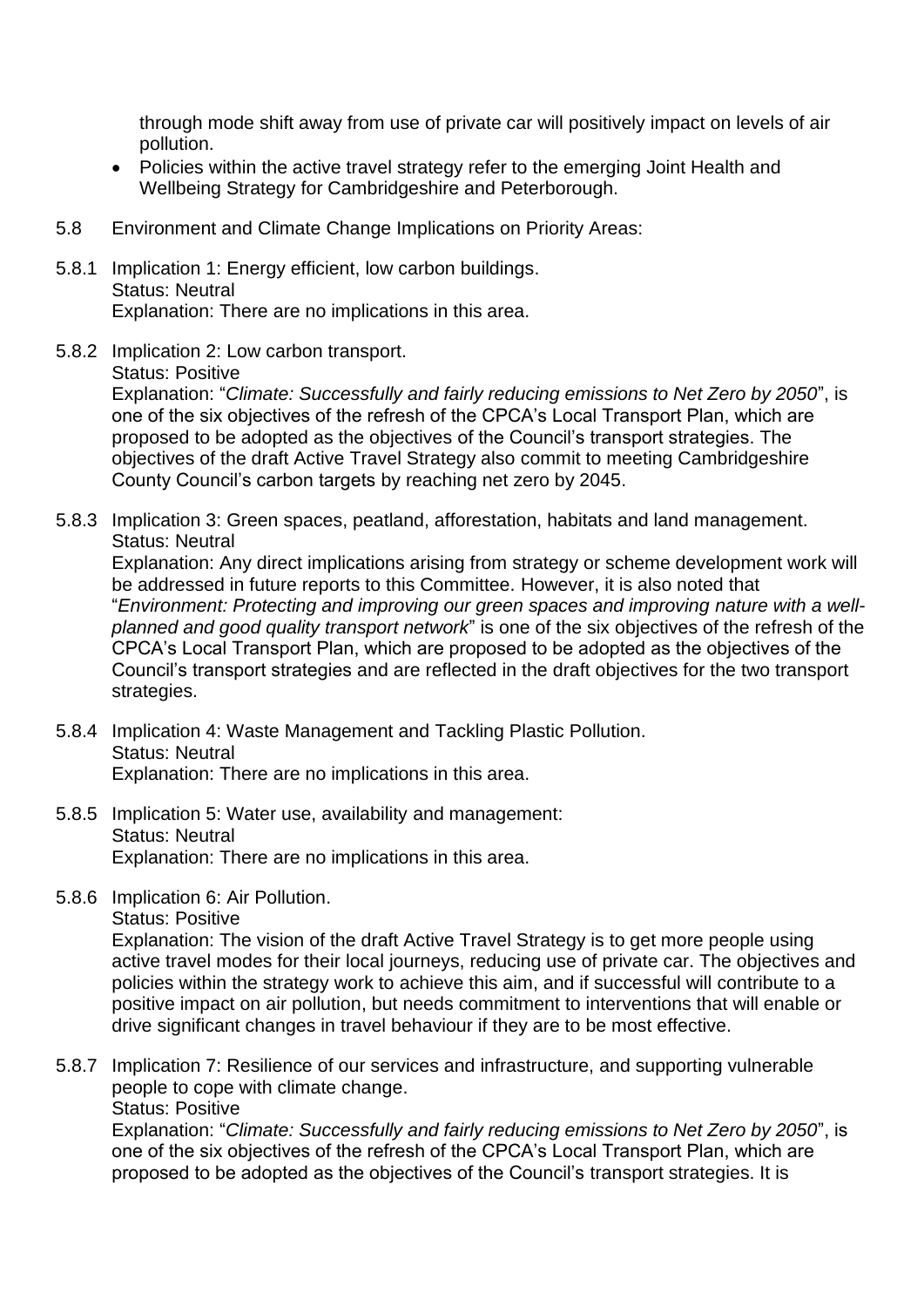expected that the Council's strategy work will reflect this objective in the interventions that they propose, including consideration of the resilience of those interventions in the context of climate change.

- 6 Source documents
	- Cambridgeshire and Peterborough Combined Authority's Local Transport Plan: [https://mk0cpcamainsitehdbtm.kinstacdn.com/wp](https://mk0cpcamainsitehdbtm.kinstacdn.com/wp-content/uploads/documents/transport/local-transport-plan/LTP.pdf)[content/uploads/documents/transport/local-transport-plan/LTP.pdf](https://mk0cpcamainsitehdbtm.kinstacdn.com/wp-content/uploads/documents/transport/local-transport-plan/LTP.pdf)
	- Active Travel Strategy paper to Highways and Transport Committee 7<sup>th</sup> December 2021 Council and committee meetings - [Cambridgeshire County Council > Meetings](https://cambridgeshire.cmis.uk.com/ccc_live/Meetings/tabid/70/ctl/ViewMeetingPublic/mid/397/Meeting/1713/Committee/62/Default.aspx)  [\(cmis.uk.com\)](https://cambridgeshire.cmis.uk.com/ccc_live/Meetings/tabid/70/ctl/ViewMeetingPublic/mid/397/Meeting/1713/Committee/62/Default.aspx)
	- Future Transport Priorities paper to Highways and transport Committee 7<sup>th</sup> December 2021 Council and committee meetings - [Cambridgeshire County Council > Meetings](https://cambridgeshire.cmis.uk.com/ccc_live/Meetings/tabid/70/ctl/ViewMeetingPublic/mid/397/Meeting/1713/Committee/62/Default.aspx)  [\(cmis.uk.com\)](https://cambridgeshire.cmis.uk.com/ccc_live/Meetings/tabid/70/ctl/ViewMeetingPublic/mid/397/Meeting/1713/Committee/62/Default.aspx)
	- Updated CCC Climate Change and Environment Strategy  $-$  paper to Full Council  $9<sup>th</sup>$ February 2022

### **Implications sign off**

Have the resource implications been cleared by Finance? Yes Name of Financial Officer: Sarah Heywood

Have the procurement / contractual / Council Contract Procedure Rules implications been cleared by the LGSS Head of Procurement? Yes Name of Officer: Clare Ellis

Has the impact on statutory, legal and risk implications been cleared by the Council's Monitoring Officer or LGSS Law? Yes Name of Legal Officer: Fiona McMillan

Have the equality and diversity implications been cleared by your Service Contact? Yes Name of Officer: Elsa Evans

Have any engagement and communication implications been cleared by Communications? Yes Name of Officer: Sarah Silk

Have any localism and Local Member involvement issues been cleared by your Service Contact? Yes

Name of Officer: Jeremy Smith

Have any Public Health implications been cleared by Public Health? Yes Name of Officer: Iain Green

If a Key decision, have any Environment and Climate Change implications been cleared by the Climate Change Officer? Yes Name of Officer: Emily Bolton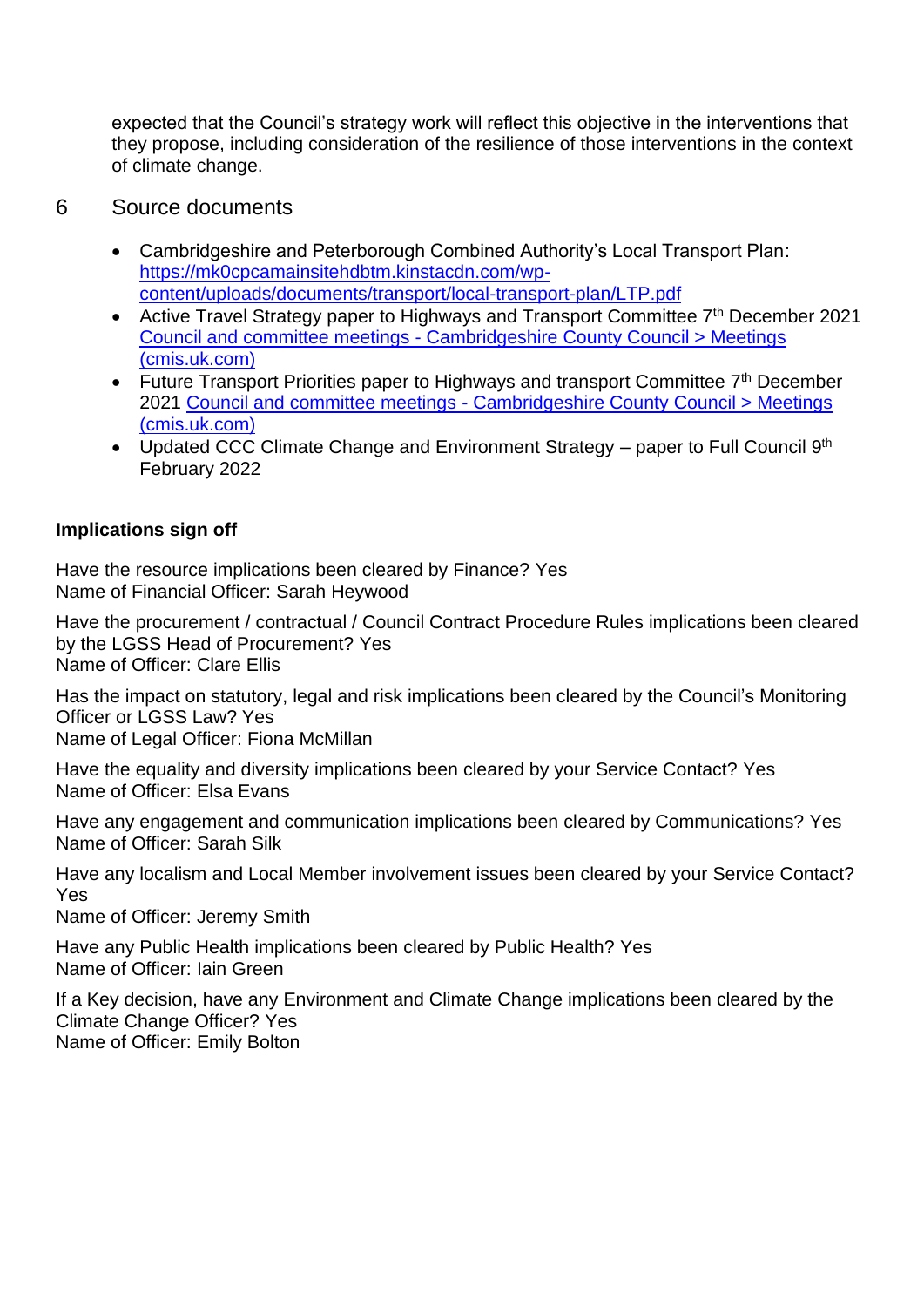### Appendix 1 Refreshed Vision and Objectives from the Cambridgeshire and Peterborough LTCP

#### *Refreshed Vision*



A transport network which secures a future in which the region and its people can thrive.

It must put improved public health at its core, it must help create a fairer society, it must respond to climate change targets, it must protect our environment and clean up our air, and it must be the backbone of sustainable economic growth in which everyone can prosper.

And it must bring a region of cities, market towns and very rural areas closer together.

It will be achieved by investing in a properly joined-up, net zero carbon transport system, which is high quality, reliable, convenient, affordable, and accessible to everyone. Better, cleaner public transport will reduce private car use, and more cycling and walking will support both healthier lives and a greener region. Comprehensive connectivity, including digital improvements, will support a sustainable future for our region's nationally important and innovative economy.



#### *Refreshed Objectives*

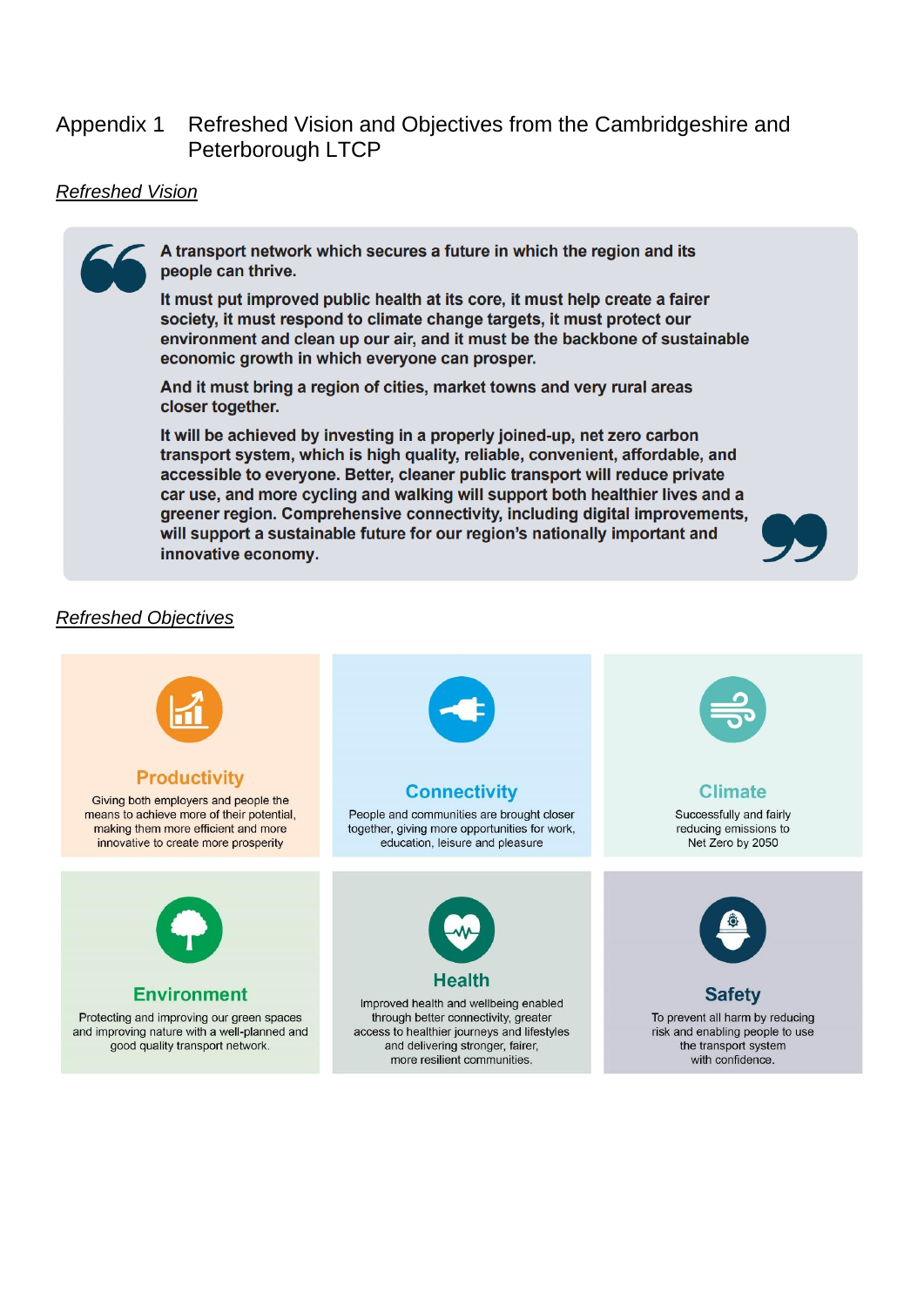Appendix 2: Draft Active Travel Strategy for Cambridgeshire